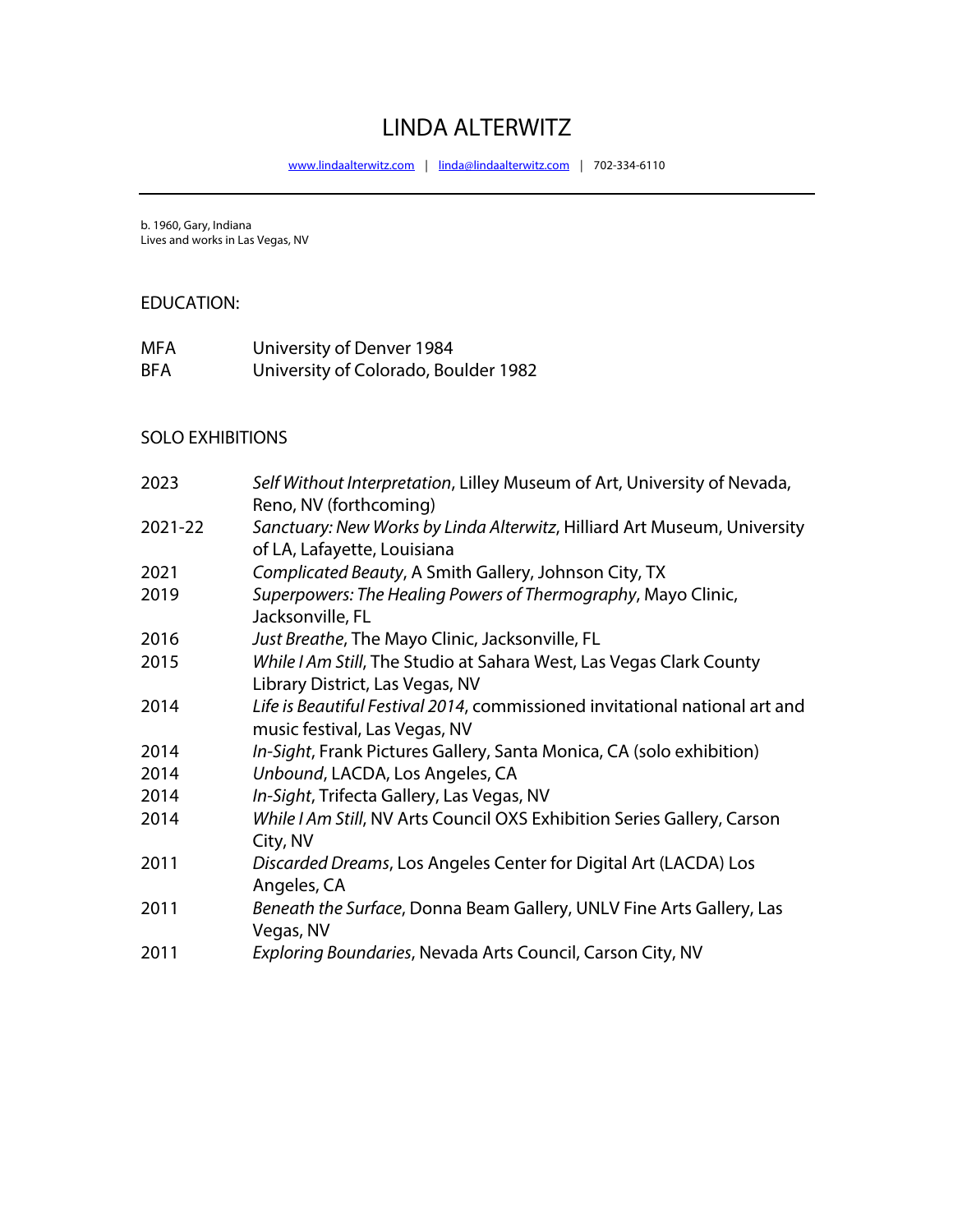# 2-PERSON EXHIBITIONS

| 2024 | The Studio at Sahara West, Las Vegas Clark County Library District, Las<br>Vegas, NV                                        |
|------|-----------------------------------------------------------------------------------------------------------------------------|
| 2022 | Earthborn: 30 Seconds to 40 Moons, (traveling exhibition, Alterwitz and<br>Stone) Springs Preserve, Las Vegas, NV           |
| 2021 | Earthborn: 30 Seconds to 40 Moons, (traveling exhibition, Alterwitz and                                                     |
|      | Stone) Missoula Art Museum, Missoula, MT                                                                                    |
| 2018 | Earthborn: 30 Seconds to 40 Moons, (traveling exhibition, Alterwitz and                                                     |
|      | Stone) USC Clinical Science Art Gallery, Los Angeles, CA                                                                    |
| 2016 | Inside Out: From Vegas to Wales, Aberystwyth Arts Center, Aberystwyth,                                                      |
|      | <b>Wales</b>                                                                                                                |
| 2014 | Inside Out: From Vegas to Wales, Charleston Heights Art Center, Las                                                         |
|      | Vegas, NV (traveling exhibition, Linda Alterwitz and Ruth Thomas)                                                           |
| 2012 | Inside Out: From Vegas to Wales, Editions Gallery, Liverpool, UK (traveling<br>exhibition, Linda Alterwitz and Ruth Thomas) |
| 2010 | Lonnie, Las Vegas Clark County Library District, Las Vegas, NV (traveling                                                   |
|      | exhibition, Linda Alterwitz and Heather Protz)                                                                              |
| 2009 | 6 Months, Ori-gens Gallery, Springs Preserve, Las Vegas, Nevada (Linda<br>Alterwitz and Heather Protz)                      |

# SELECTED GROUP EXHIBITIONS

| 2022 | Art and Science, Dishman Art Museum, Lamar University (invitational)<br>Beaumont, TX                    |
|------|---------------------------------------------------------------------------------------------------------|
| 2021 | Breath Taking, New Mexico Museum of Art, Santa Fe, NM                                                   |
| 2021 | Women in Stem, Discovery Children's Museum, Las Vegas, NV                                               |
| 2021 | Internal Dialogue, One Twelve Publishing, The Gallery Upstairs, Portland,<br><b>OR</b>                  |
| 2020 | Luna Fete 2020, New Orleans Photo Alliance, New Orleans, LA                                             |
| 2020 | Edge 2020: Art and Neuro-Science, Heizkraftwerk Power Station, Steglitz,<br>Berlin, Germany             |
| 2020 | Les Femmes Fortes, Donna Beam Art Gallery, UNLV                                                         |
| 2020 | Close Contact, 1628 Ltd., Cincinnati, OH                                                                |
| 2020 | Unbound, Candela Gallery, Richmond, VA                                                                  |
| 2020 | Legacies of Light, Center for Creative Photography, Tucson, AZ, (flat file<br>exhibition)               |
| 2020 | Still Here Now, Nevada Touring Initiative, Nevada Arts Council, Las Vegas,<br>NV (traveling exhibition) |
| 2020 | Internal Dialogue, One Twelve Publishing, Portland, OR                                                  |
| 2020 | Aesthetics Primary II, 5 <sup>th</sup> Street School, City of LV, Las Vegas, NV                         |
| 2019 | Narration/Location: A Photographic Journey, Portsmouth Art & Cultural                                   |
|      | Center, Portsmouth, VA                                                                                  |
| 2019 | Dear Leader, Candela Gallery, Richmond, VA                                                              |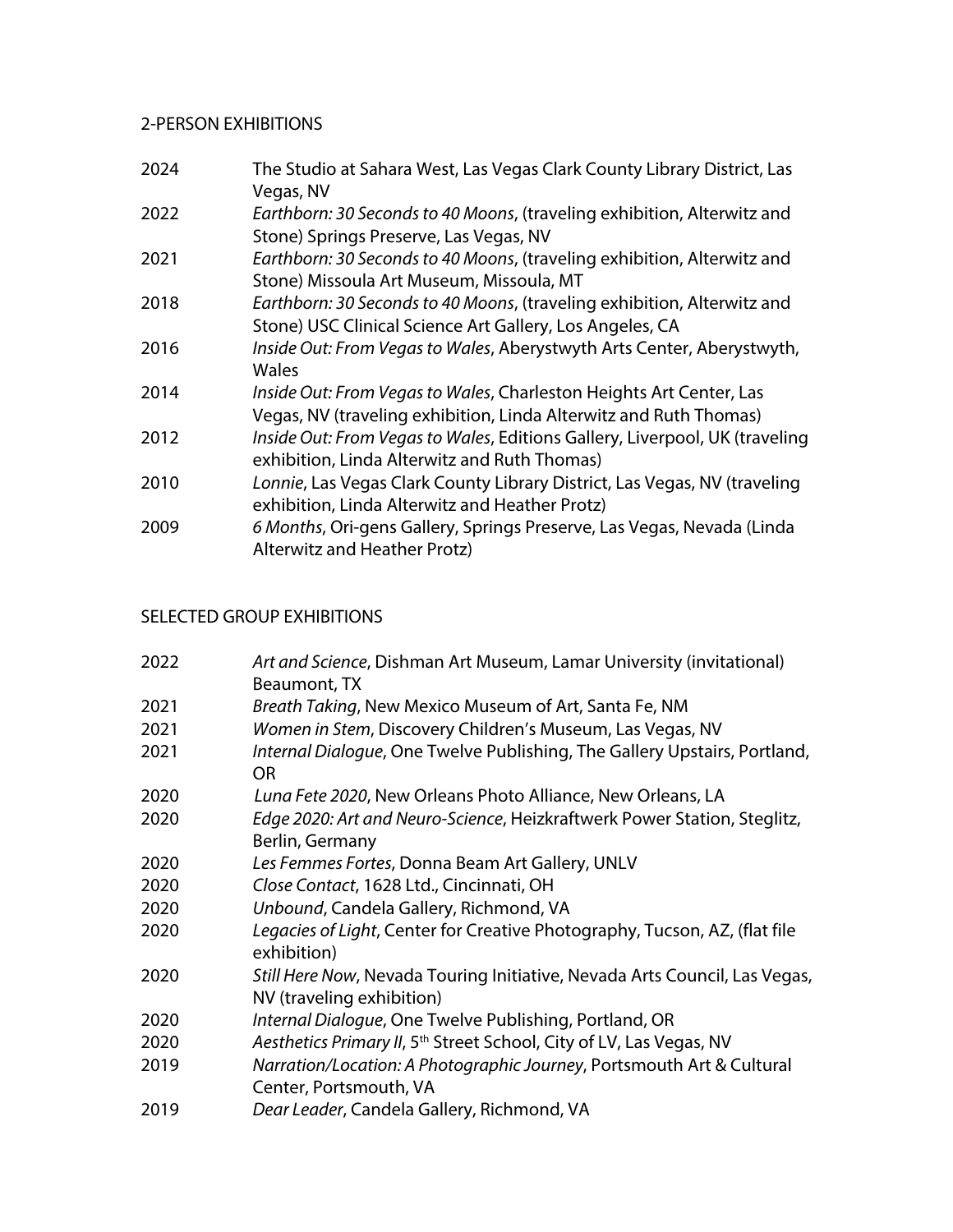| 2019 | LACP Member's Exhibition, Los Angeles Center of Photography, DNJ                                      |
|------|-------------------------------------------------------------------------------------------------------|
| 2019 | Gallery, Santa Monica, CA<br>Portfolio Showcase 12, Center for Fine Art Photography, Fort Collins, CO |
| 2018 | Plural, Barrick Museum of Art Permanent Collection Exhibition, UNLV,                                  |
|      | Las Vegas, NV                                                                                         |
| 2018 | International Festival of NanoArt, Heraklion, Greece                                                  |
| 2018 | Infinite Potentials, NY Hall of Science Museum, Queens, NY                                            |
| 2018 | TPS International Exhibition, Frisco, TX (traveling)                                                  |
| 2017 | Photography and Science, Yixian Photography Festival, Yixian, China                                   |
| 2017 | Photography and Science, Lishui Photography Festival, Lishui, China                                   |
| 2017 | 2017 Photo Review, Texas Photographic Society, online exhibition                                      |
| 2017 | Infrared: The Invisible Made Visible, Photoplace Gallery, Middlebury, VT                              |
| 2017 | LACP Member's Exhibition, DNJ Gallery, Los Angeles, CA                                                |
| 2017 | Unseen: Photography Beyond the Visible, Providence Center for                                         |
|      | Photographic Arts, Providence, RI                                                                     |
| 2017 | Greyscale, UNLV Donna Beam Gallery, Las Vegas, NV                                                     |
| 2016 | Basin and Range, UNLV, Las Vegas, NV                                                                  |
| 2016 | Taste 2016, Contemporary Arts Center, Las Vegas, NV                                                   |
| 2015 | Transient Landscapes, NV Humanities Exhibition, Las Vegas, NV                                         |
| 2015 | Joyce Elaine Grant Photography Exhibition 2015, Texas Woman's                                         |
|      | University Fine Art Galleries, Denton, TX                                                             |
| 2014 | Krakow Photomonth Festival, Bunkier Sztuki Gallery of Contemporary                                    |
|      | Art, Krakow, Poland                                                                                   |
| 2014 | DIY Photography, James Madison University, Harrisonburg, VA                                           |
| 2014 | Photography Now, Center for Photography at Woodstock, NY                                              |
| 2014 | International Photo Exhibition, Gallery Photographica, San Francisco, CA                              |
| 2014 | Center Forward 2014, Center for Fine Art Photography, Fort Collins, CO                                |
| 2014 | Photography Now, Center for Photography at Woodstock, NY                                              |
| 2013 | TPS 22, San Antonio, TX                                                                               |
| 2013 | The Art of Photography 2013, San Diego, CA                                                            |
| 2013 | Contemporary Arts Center Annual Juried Show, Las Vegas, NV                                            |
| 2013 | Un-Clothed, Center for Fine Art Photography, Fort Collins, CO                                         |
| 2013 | Photography at Edge, Newspace Center for Photography, Portland, OR                                    |
| 2012 | What We Photograph, MPC, Minneapolis, MN                                                              |
| 2012 | The Art of Photography, San Diego, CA                                                                 |
| 2012 | Illusion, Center for Fine Art Photography, Fort Collins, CO                                           |
| 2012 | TPS 21, Texas Photographic Society, San Antonio, TX                                                   |
| 2012 | Alternative Realities, Vermont Photoplace Gallery, Middlebury, VT                                     |
| 2012 | Onward Compe '12, Project Basho, Philidelphia, PA                                                     |
| 2012 | Viva Les Femmes, City of Las Vegas, Las Vegas, NV                                                     |
| 2012 | Joyce Elaine Grant Photography Exhibition, Texas Woman's University,<br>Denton, TX                    |
| 2012 | Uncanny, Vermont Photoplace Gallery, Middlebury, VT                                                   |
| 2012 | NanoArt 21, traveling exhibition (Greece) to "NanoIsrael 2012", Tel Aviv,                             |
|      | Israel                                                                                                |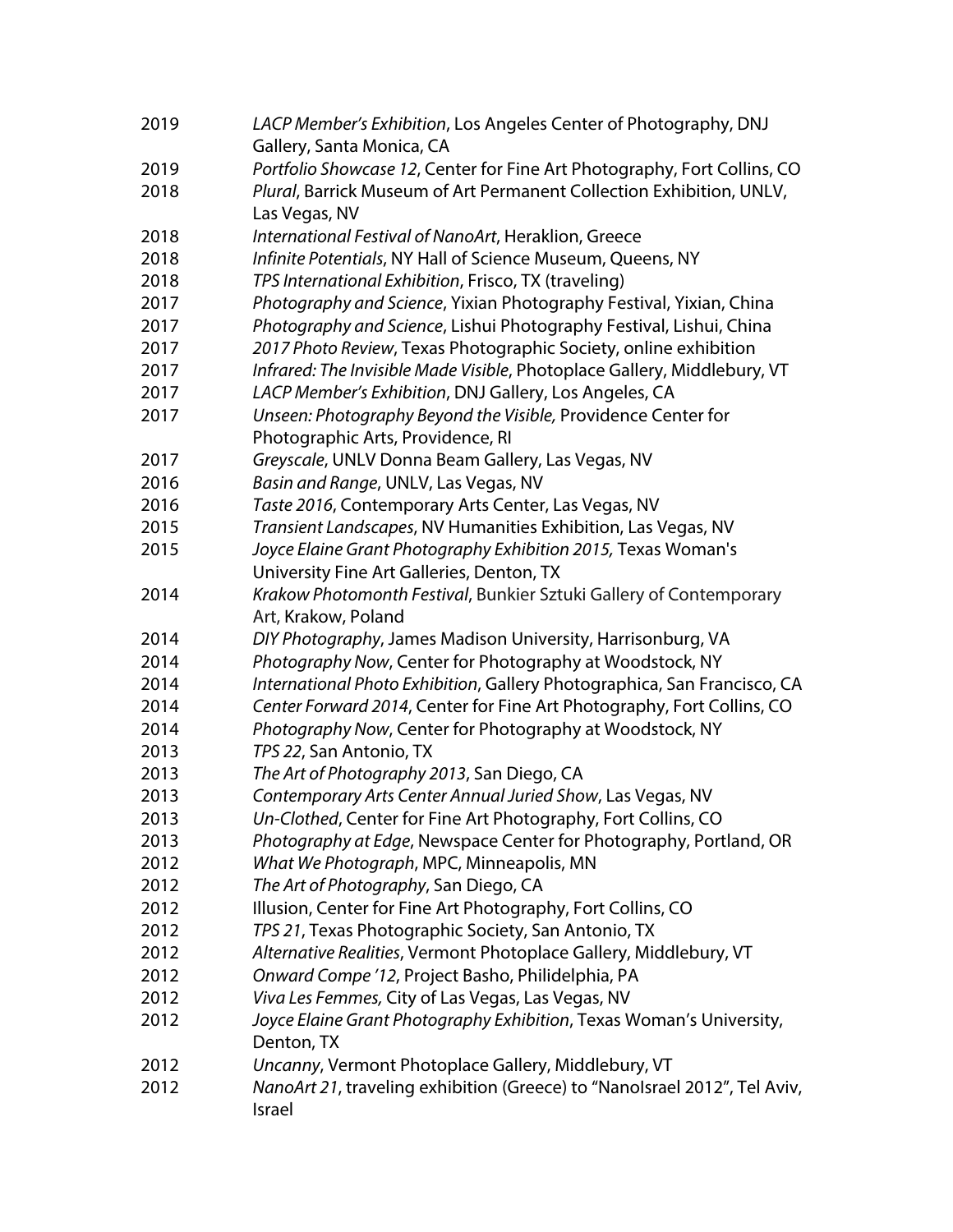| 2012 | Dreams, The Center for Fine Art Photography, Fort Collins, CO                                           |
|------|---------------------------------------------------------------------------------------------------------|
| 2011 | Beginnings: Stories & Starting Points, 2011 Filter Photo Festival, Black<br>Cloud Gallery, Chicago, IL  |
| 2011 | Art of Photography Show 2011, Lyceum Theatre Gallery, San Diego, CA                                     |
| 2011 | Photo+Craft, Lightbox Photographic Gallery, Astoria, OR                                                 |
| 2011 | Wonderland: Photographic Fantasies, Vermont Photoplace Gallery,<br>Middlebury, VT                       |
| 2011 | Contemporary Arts Collective 22 <sup>nd</sup> Annual Juried Show, Las Vegas, NV                         |
| 2011 | Onward, Project Basho, Philadelphia, PA, travelled to Ringcube Gallery,<br>Tokyo, Japan                 |
| 2011 | Wide Open II, Brooklyn Waterfront Artist Coalition, Brooklyn, NY                                        |
| 2011 | Science, Poetry and the Photographic Image, Society for Photographic<br><b>Education Womens' Caucus</b> |
| 2011 | This Good Earth, Newspace Center for Photography, Portland, Oregon                                      |
| 2010 | Wide Awake Dreaming, The Vermont Photoplace Gallery, Middlebury,<br>Vermont                             |
| 2010 | The Intl. Competition, Texas Photographic Society, San Antonio, TX                                      |
| 2010 | Beyond the Lens, Tubac Center of the Arts, Tubac, AZ                                                    |
| 2010 | Digital 2010: Planet Earth, ASCI (Art & Science Collab., Inc.)                                          |
| 2010 | 12 <sup>th</sup> International Digital Print Exhibition, New York Hall of Science, New<br>York, NY      |
| 2010 | NanoArt 21, San Sebastian, Spain                                                                        |
| 2010 | Seventh Annual Alternative Photography Exhibition, Venice, CA                                           |
| 2010 | 2010 California Open Exhibition, TAG Gallery, Santa Monica, CA                                          |
| 2010 | Concrete & Sparkle, Las Vegas Office of Cultural Affairs, Las Vegas, NV                                 |
| 2010 | Transitions, The Pen and Brush Gallery, NYC, NY                                                         |
| 2010 | Women's International Juried Photography Exhibition 2010, 1212 Gallery,<br>Richmond, VA                 |
| 2010 | Rogue Space International Juried Photography Exhibition, New York, NY                                   |
| 2010 | 21st Annual Juried Show, Contemporary Arts Center, Las Vegas, NV                                        |
| 2010 | Of Memory, Bone and Myth, University of ND, Grand Forks, ND                                             |
| 2010 | Beyond Audubon, Woman Made Gallery, Chicago, IL                                                         |
| 2010 | 3-Person Exhibition, Shy Rabbit Contemp. Arts, Pagosa Springs, CO                                       |
| 2010 | 13th Intl. Group Exhibition, Woman Made Gallery, Chicago, IL                                            |

#### PROFESSIONAL EXPERIENCE

- 2018-2022 Board Member, Nevada School of the Arts, Las Vegas, NV
- 2020-2022 Presenter, UNLV School of Integrative Medicine, Las Vegas, NV
- 2021-2022 Juror: *Art + Science Competition*, Lenscratch Magazine
- 2015-2022 Contributing Writer for Lenscratch online Photography Magazine, Art + Science Column
- Panel Presenter, Ecoartspace
- Presentation: Missoula Museum of Art, Missoula, MT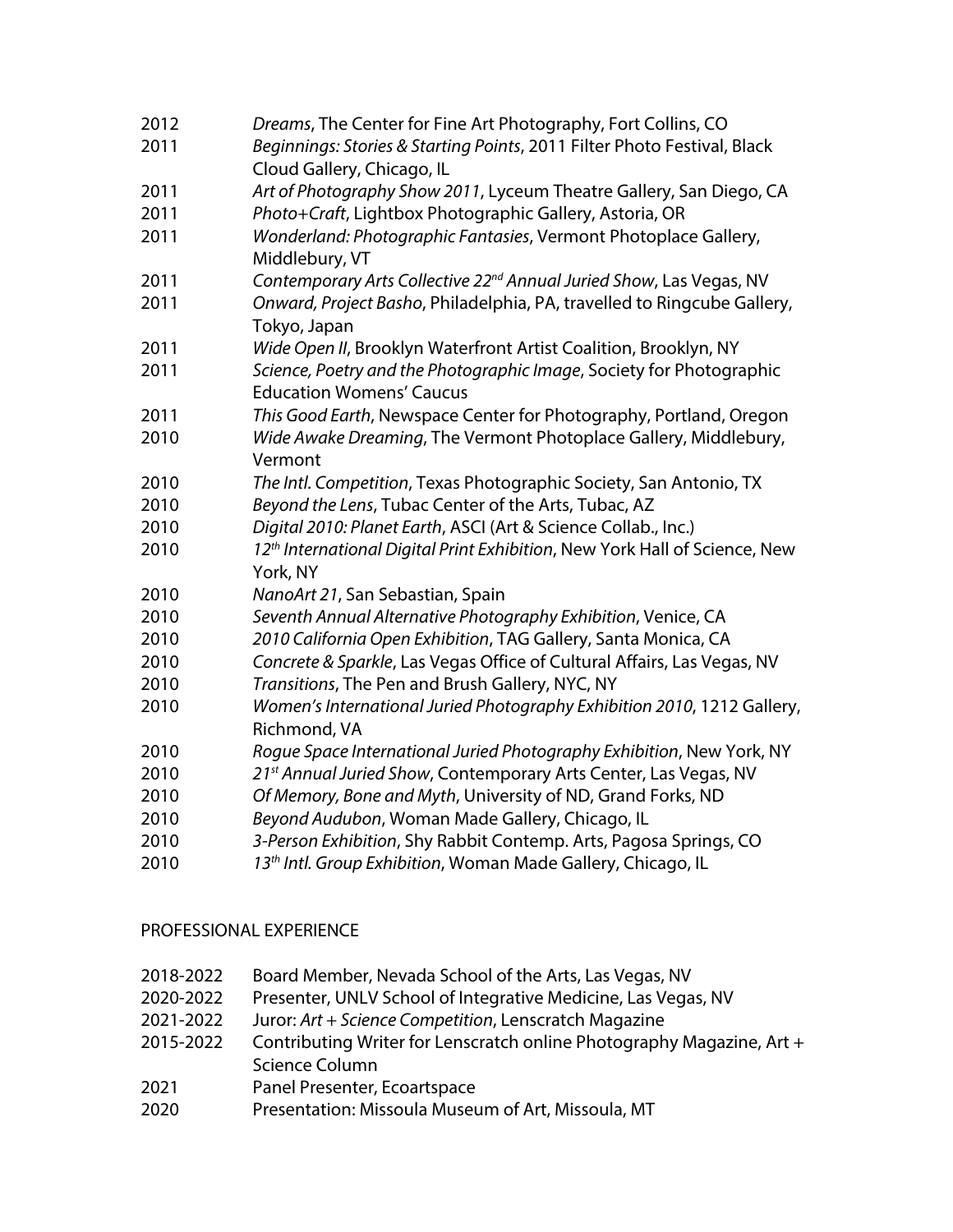- 2020 Juror: A Smith Gallery, *Art + Science Exhibition*, Johnston City, TX
- 2015 Juror: Scholastics, NV (through 2019)
- 2018 Presenter: Humanities in Medicine Annual Symposium, Mayo Clinic, Jacksonville, FL
- 2018 Juror: A Smith Gallery, *Art + Science 2 Exhibition*, Johnston City, TX
- 2017 Facilitator: Faculty Art + Science Workshop, Nevada State College School of Nursing, Henderson, NV
- 2016 Speaking Presentation: Aberystwyth Arts Center, Aberystwyth, Wales, UK
- 2016 Curator: Art + Science, Contemporary Arts Center, Las Vegas, NV
- 2016 Panel Moderator: Contemporary Arts Center, Las Vegas, NV
- 2016 Speaking Presentation: Charleston Heights Arts Gallery, Las Vegas, NV
- 2015 Facilitator: Workshop for medical students, nursing students and faculty, Mayo Clinic, Jacksonville, FL

# AWARDS/GRANTS/FELLOWSHIPS/RESIDENCIES

- 2020 Finalist, The Clarence John Laughlin Award
- 2020 Grant in support of Earthborn: 30 Seconds to 40 Moons Publication, Montana Arts Council
- 2016 Jackpot Grant, Nevada Arts Council
- 2015 Artist in Residence, Mayo Clinic, Jacksonville, FL
- 2015 Artist in Residence, Las Vegas-Clark County Library District Foundation, Las Vegas, NV
- 2015 Grant in support of While I Am Still Publication, Puffin Foundation
- 2014 Fellowship for Visual Arts, Nevada Arts Council, Carson City, NV
- 2010 First Place, Seventh Annual Alternative Photography, JDPG, Venice, CA
- 2009 First Place, Of Memory, Bone and Myth Exhibition, University of North Dakota, Grand Forks, ND
- 2009 Best of Show, Sixth Annual Alternative Photography Exhibition, JDPG, Venice, CA

# BOOKS AND CATALOGUES

- 2022 Sanctuary: New Works by Linda Alterwitz, self-published, Special Limited Edition of 75
- 2020 Earthborn: 30 Seconds to 40 Moons, self-published, Limited Edition of 175 plus 25 Special Edition publications
- 2015 While I Am Still, self-published, Limited Edition of 250

# SELECTED ARTICLES AND INTERVIEWS